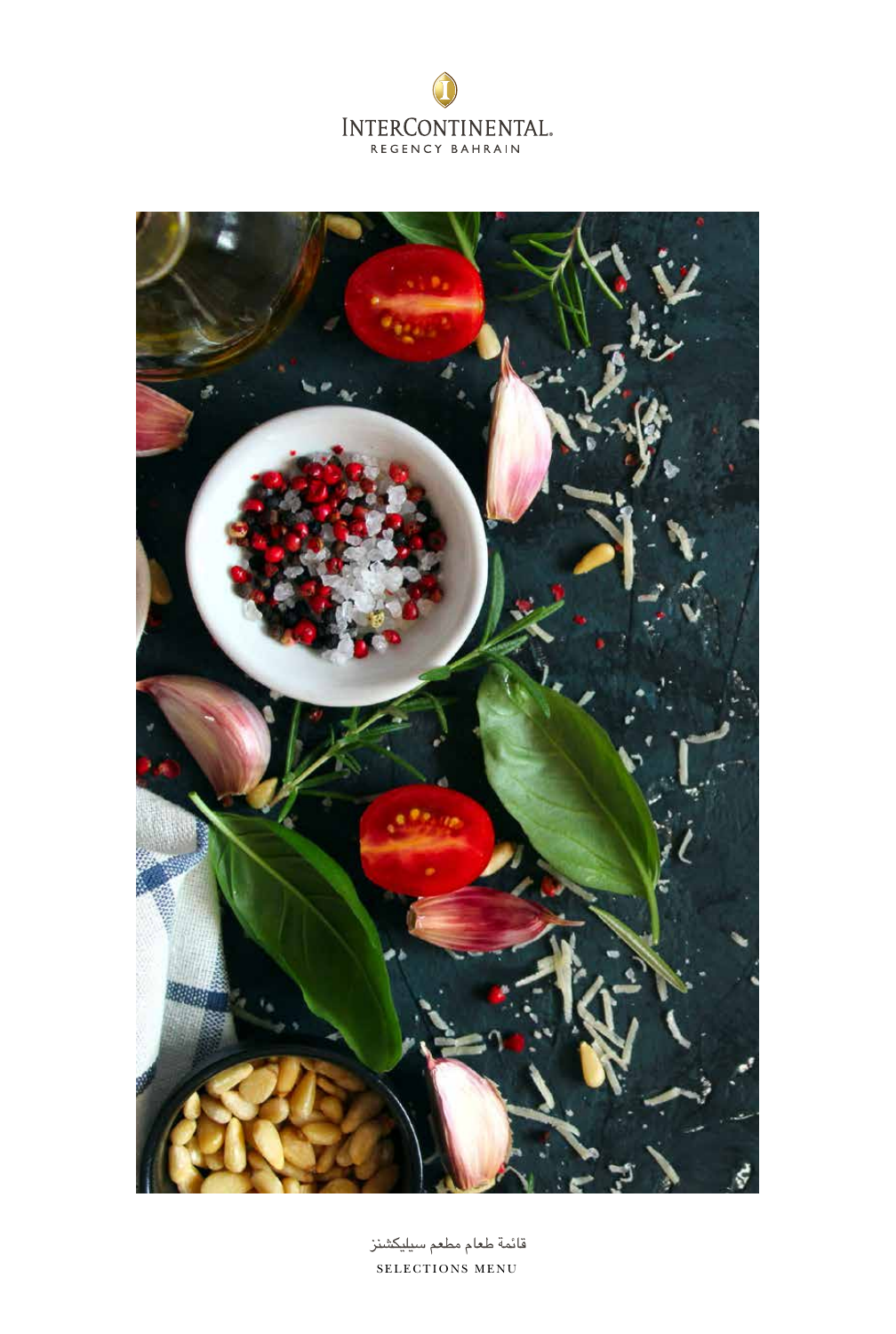# المحتوى **CONTENTS**

# اختار نكهتك المفضلة

قم بتجربة نكهات طاقم الطبخ الاوروبية ، و النكهات الاسيوية و نهاية مع الاطباق الشرقية لتكتمل رحلتك تجربة الطعام من حول العالم،مطعم سيليكشنز يقدم المأكولات الغنية بالطعم الاصلي المتكامل التجربة، طاقم الطهاة المحترفين لدينا يقدمون الأطعمة العالمية أمامك

## SELECT YOUR TREASURE

Experience the culinary treasures of Europe, with hints of Asia and Middle East to round off a complete international dining experience. Selections offers sumptuous cuisines to serve everyone's palate. Our various talented Chefs present various styles of live cooking with daily specialties to bring you the best of international dishes.

## SALAD & APPETIZER

Chicken Caesar Salad Garden Green Fattoush Smoked Salmon Buffalo Mozzarella Caprese Fried Crumbed Calamari Cold Mezzeh Mouajanat

## MAIN COURSE

Australian Tenderloin Salmon Fillet Free-Range Chicken Breast Oriental Mixed Grill Butter Chicken

## DESSERT

Selection of Ice Cream Chocolate Fantasy Tiramisu Fruit Platter Assorted Cheese Platter Um Ali

# السلطات والمقبلات

سلطة القيصر بالدجاج سلطة غاردن سلطة الفتوش سلمون مدخن سلطة الكابريزي مع جبنة الموزاريلا الطازجة كاليماري مقلي مقرمش مقبلات باردة معجنات

# الأطباق الرئيسية

لحم خاصرة استرالي فيليه سلمون صدور دجاج طازجة مشويات شرقية مشكلة دجاج بالزبدة

# الحلويات

اختيارك من الآيس كريم شوكولاتة فانتازي تيراميسو طبق فاكهة طبق من الأجبان المتنوعة حلاوة أم علي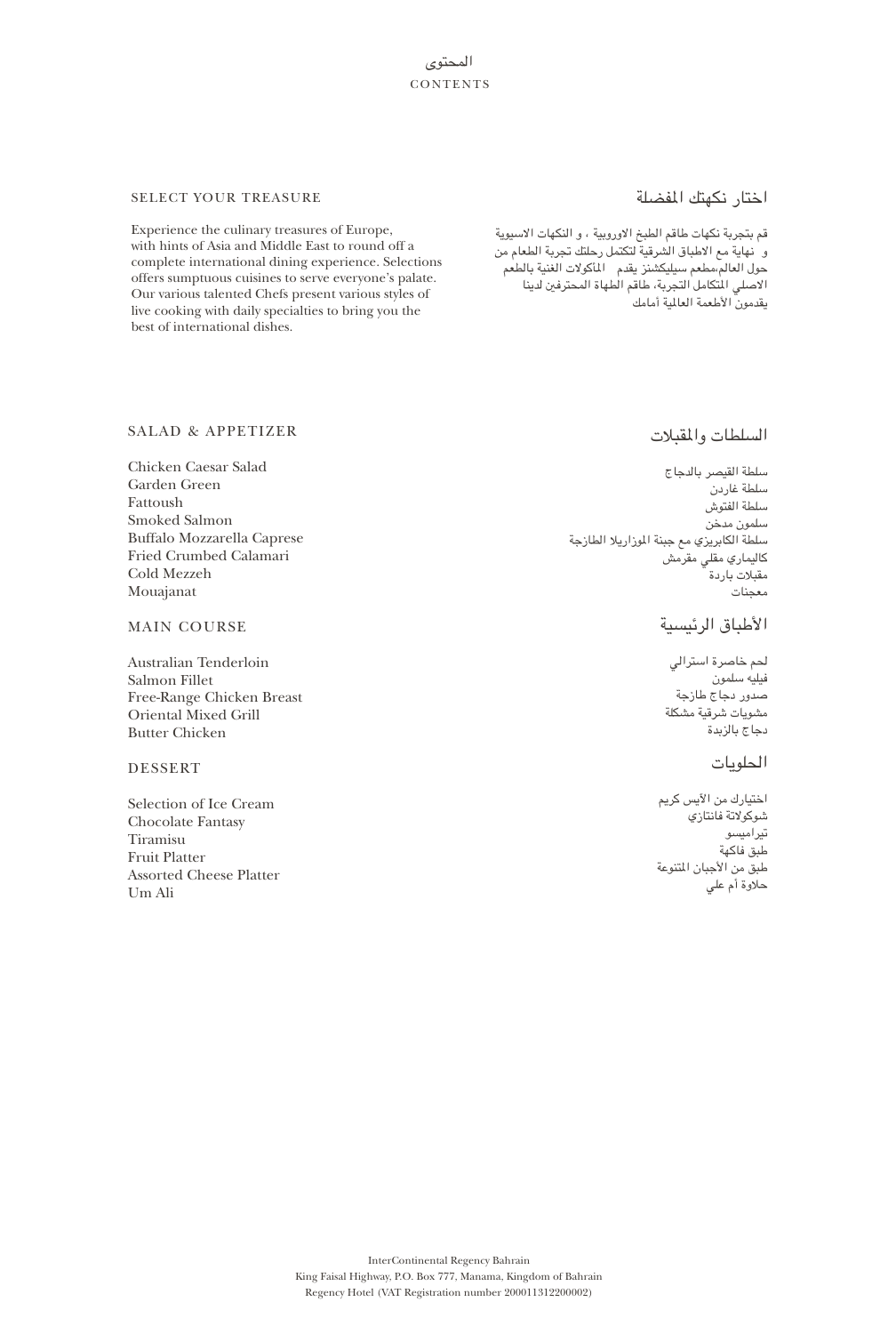#### A LA CARTE BREAKFAST Served from 6:00 am to 11:00 am

HOT BREAKFAST

وجبة إفطار ساخنة

| Two Organic Eggs Any Style (D G)<br>Sunnyside up   Over-easy   Poached<br>Boiled   Scrambled   Omelette<br>Egg white omelette   Shakshouka | 6.500 | 6.500 | بيضتان محضرتان بالطريقة التي تحب (D G)<br>بيض عيون ا بيض مطهو  على نار هادئة<br>بيض مسلوق بدون قشر ا مسلوق ا بيض مخفوق<br>أومليت ا أومليت بياض البيض ا شكشوكة |
|--------------------------------------------------------------------------------------------------------------------------------------------|-------|-------|---------------------------------------------------------------------------------------------------------------------------------------------------------------|
| <b>Omelette Filling</b><br>Onion   Tomato   Bell pepper   Mushroom<br>Cheese   Green asparagus   Turkey ham<br>Turkey breast   Chili       |       |       | أومليت محشى<br>بصل ا طماطمَّ ا فلفل حلو ا فطر ا جبن ا الهليون الأخضر<br>لحم الديك الرومى ا صدر الديك الرومى ا فلفل حار                                        |
| • Served with hash brown, veal bacon, mushroom,<br>tomato, sausage and your choice of baked beans<br>or foul madames or grilled halloumi   |       |       | • يقدم مع بطاطس الهاش براون، ولحم العجل المقدد، والفطر ،<br>والطماطم، والنقانق واختيارك من الفاصولياء المخبوزة أو الفول<br>المدمس أو جبنة الحلومي المشوية     |
| Buttermilk Pancake (VDG)<br>Maple syrup, whipped cream and blueberry<br>compote                                                            | 6.000 | 6.000 | بان كيك الحليب (V D G)<br>شراب القيقب مع كريمة مخفوقة وكمبوت العنب                                                                                            |
| Belgian Waffle (VDG)<br>Strawberry, maple syrup and whipped cream                                                                          | 6.000 | 6.000 | وافل بلجيكي (V D G)<br>الفراولة مع شراب القيقب والكريمة المخفوقة                                                                                              |
| Viennoiserie (V N D G)<br>Basket of mini croissant, muffins and Danish                                                                     | 6.500 | 6.500 | $(VN D G)$ معجنات<br>سلة كرواسون صغير، كعك المافن، وكعك الدنش                                                                                                 |
| Smoked Salmon Bagel (D G)<br>Cream cheese, avocado, capers, tomato,<br>red onion marmalade                                                 | 9.000 | 9.000 | بايغل السلمون المدخن (D G)<br>جبنة كريمية مع أفوكادو، وقبّار، وطماطم،<br>ومربى البصل الأحمر                                                                   |
| Chia Seed Bircher Muesli (V N D G)<br>Chia seed, dried fruit, nut flakes                                                                   | 3.500 | 3.500 | حبوب الإفطار بالفواكه المجففة ويذور الشيا (V N D G)<br>بذور الشيا مع فواكه مجففة مزينة برقائق المكسرات                                                        |

 V - نباتي, N - مكسرات, D - ألبان, G - جلوتين P - يحتوى على الخنزير A - يحتوى على الكحول إن كنت تعاني من أي نوع من أنواع حساسية الطعام، يرجى إخبار النادل بذلك عند أخذ الطلب جميع الأسعار شاملة ضريبة الخدمة والضرائب الأخرى المطبقة يرجى ملاحظة انه من اجل الحفاظ على سلامة وصحة ضيوفنا الكرام، فقد قمنا بتعديل طريقة خدمتكم. من فضلك لا تتردد عن الاستفسار من اي من زملائنا عن التدابير التي نتخذها للحفاظ على سلامتك.

Please note that in order to protect the health and safety of our valued guests, we have adjusted the way we serve you. Please do not hesitate to ask any of our colleagues about the measures we take to keep you safe.

> V - Vegetarian, N- Nuts, D - Dairy, G - Gluten, P - Pork, A - Contains Alcohol If you have a food allergy or intolerance, please inform your server upon placing your order Prices including service charge and other applicable taxes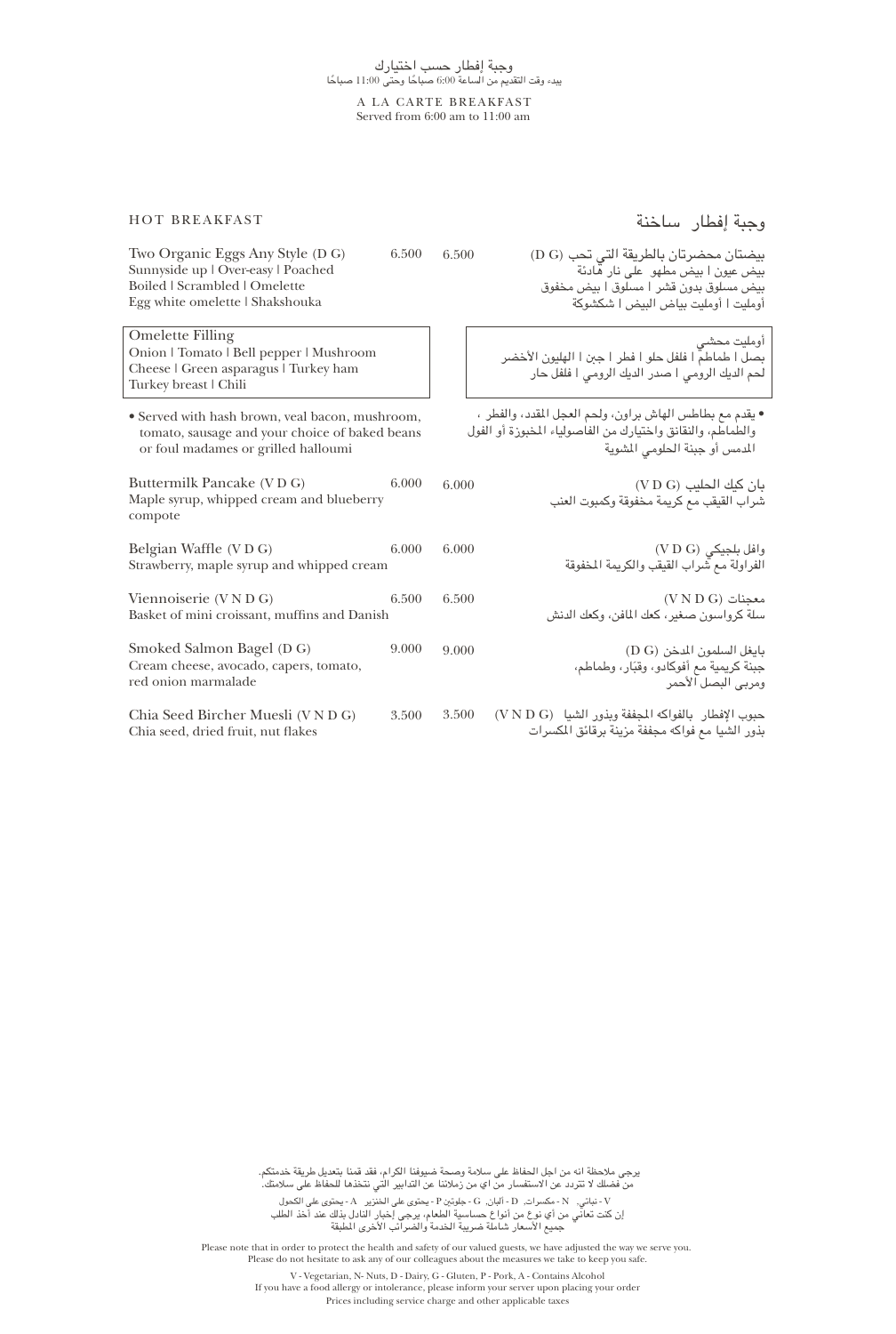## SALAD

# السلطات

| Caesar Salad (D G)<br>6.000<br>Hearts of Romaine, croutons, poached egg,<br>Parmesan, Caesar dressing                                                                           | 6.000<br>لب الخس الروماني مزين بالخبز   المحمص، والبيض المسلوق،<br>يجبن البارميزان، ومتبل بصلصة سلطة القيصر الخاصة اللذيذة. | سلطة القيصر (D G)                                                                                            |
|---------------------------------------------------------------------------------------------------------------------------------------------------------------------------------|-----------------------------------------------------------------------------------------------------------------------------|--------------------------------------------------------------------------------------------------------------|
| Chicken Caesar Salad (D G)<br>7.000<br>8.000<br>Prawn Caesar Salad (D G)                                                                                                        | 7.000<br>8.000                                                                                                              | سلطة القيصر بالدجاج (D G)<br>سلطة القيصر بالروبيان (D G)                                                     |
| Garden Green (VG)<br>5.000<br>Fresh green salad with garden vegetables, l<br>emon dressing and crouton                                                                          | 5.000<br>سلطة خضراء طازجة مع تشكيلة متنوعة من الخضروات، متبلة بصلصة                                                         | سلطة غاردن (V G)<br>لليمون ومزينة بالخبز المحمص                                                              |
| 6.000<br>Fattoush (VG)<br>Crunch cos lettuce, cucumber, tomato<br>and sumac dressing                                                                                            | 6.000<br>خس مجعد مع الخيار، والطماطم، ومتبل بصلصة السماق الشهية                                                             | نتوش (V G)                                                                                                   |
| APPETIZER                                                                                                                                                                       |                                                                                                                             | المقبلات                                                                                                     |
| Smoked Salmon (D G)<br>9.000<br>Caper mascarpone crème, baby beet, purple<br>potato, crouton                                                                                    | 9.000                                                                                                                       | سلمون مدخن (D G)<br>كريمة جبنة الماسكاربوني مع القبار، والشمندر،<br>والبطاطا الأرجوانية، مزينة بالخبز المحمص |
| Buffalo Mozzarella Caprese (VD)<br>8.500<br>Sun-blushed tomato, pesto, balsamic reduction,<br>young basil leaves                                                                | سلطة الكابريزي (V D) مع جبنة الموزاريلا الطازجة<br>8.500<br>طماطم مجففة مع البيستو، منكهة بخل البلسميك المخفف،              | بمزينة بأوراق الريحان                                                                                        |
| Fried Crumbed Calamari (D G)<br>7.500<br>Served with garlic aioli and lemon                                                                                                     | 7.500                                                                                                                       | كاليماري مقلي مقرمش (D G)<br>بقدم مع صلصة الأيولي والليمون                                                   |
| Cold Mezzeh (VDG)<br>7.500<br>Selection of small Arabic dishes with Arabic bread<br>Hummus, baba ganoush, tabbouleh, mutabal and<br>fattoush                                    | 7.500<br>مجموعة متنوعة من الأطباق العربية الصغيرة تقدم مع                                                                   | مقبلات باردة (V D G)<br>لخبز العربي، والحمص، وبابا غنوج، وتبولة،<br><sub>ي</sub> متبل، وفتوش                 |
| Mouajanat (N D G)<br>7.500<br>Kebbeh, fatayer, sambousek and raqaqat with<br>tahini sauce                                                                                       | 7.500                                                                                                                       | $($ N D G $)$ معجنات<br>نقدم صلصة الطحينة مع الكبة، والفطائر،<br>رالسمبوسة، وخبز الرقاق                      |
| LIGHT MEAL                                                                                                                                                                      |                                                                                                                             | وجبات خفيفة                                                                                                  |
| Rustic Club Sandwich (D G) Signature<br>8.500<br>Artisan boule bread, fried egg, apple-wood<br>smoked veal bacon, sliced chicken breast,<br>avocado, Cheddar cheese, piccalilli | 8.500<br>خبز الارتيزان محشو بالبيض المقلي، ولحم العجل                                                                       | رستك كلوب ساندويش (D G) طبقنا الخاص<br>لمدخن، وشرائح صدر الدجاج، والأفوكادو،<br>يجبنة الشيدر، والمظلات       |
| <b>Classic Angus Cheese</b><br>Burger (D G) Signature<br>9.500<br>Cheddar cheese, tomato, grilled red onion,<br>Boston lettuce and basil aioli                                  | كلاسيك أنجوس برجر بالجبن (D G) طبقنا الخاص<br>9.500<br>والبصل الأحمر المشوي، وخس بوسطن، والريحان                            | برجر غنى بجبنة الشيدر، وقطع الطماطم،                                                                         |
| Portobello Wrap (VDG)<br>7.500<br>Baked Portobello, camembert, baby spinach                                                                                                     | 7.500                                                                                                                       | راب بورتوبيللو (V D G)<br>ورتوبيللو محمص مع جبنة الكممبير والسبانخ                                           |
| Arabic Chicken Pita (G)<br>8.500<br>Char-grilled chicken breast, garlic sauce, baby<br>rocket lettuce                                                                           | بيتا الدجاج المحضر بالطريقة العربية اللذيذة (G)<br>8.500<br>صدر دجاج مشوي متبل بصلصة الثوم، ومزين بالخس                     |                                                                                                              |
| • All our sandwiches are served with French fries<br>or green salad                                                                                                             | ، يقدم مع جميع السندويتشات بطاطس مقلية أو سلطة                                                                              | خضراء بحسب اختيارك                                                                                           |
|                                                                                                                                                                                 |                                                                                                                             |                                                                                                              |

 ن - نباتي, م - مكسرات, أ - ألبان, غ - جلوتين P - يحتوى على الخنزير A - يحتوى على الكحول إن كنت تعاني من أي نوع من أنواع حساسية الطعام، يرجى إخبار النادل بذلك عند أخذ الطلب جميع الأسعار شاملة ضريبة الخدمة والضرائب الأخرى المطبقة يرجى ملاحظة انه من اجل الحفاظ على سلامة وصحة ضيوفنا الكرام، فقد قمنا بتعديل طريقة خدمتكم. من فضلك لا تتردد عن الاستفسار من اي من زملائنا عن التدابير التي نتخذها للحفاظ على سلامتك.

Please note that in order to protect the health and safety of our valued guests, we have adjusted the way we serve you.

Please do not hesitate to ask any of our colleagues about the measures we take to keep you safe.

V - Vegetarian, N- Nuts, D - Dairy, G - Gluten, P - Pork, A - Contains Alcohol If you have a food allergy or intolerance, please inform your server upon placing your order Prices including service charge and other applicable taxes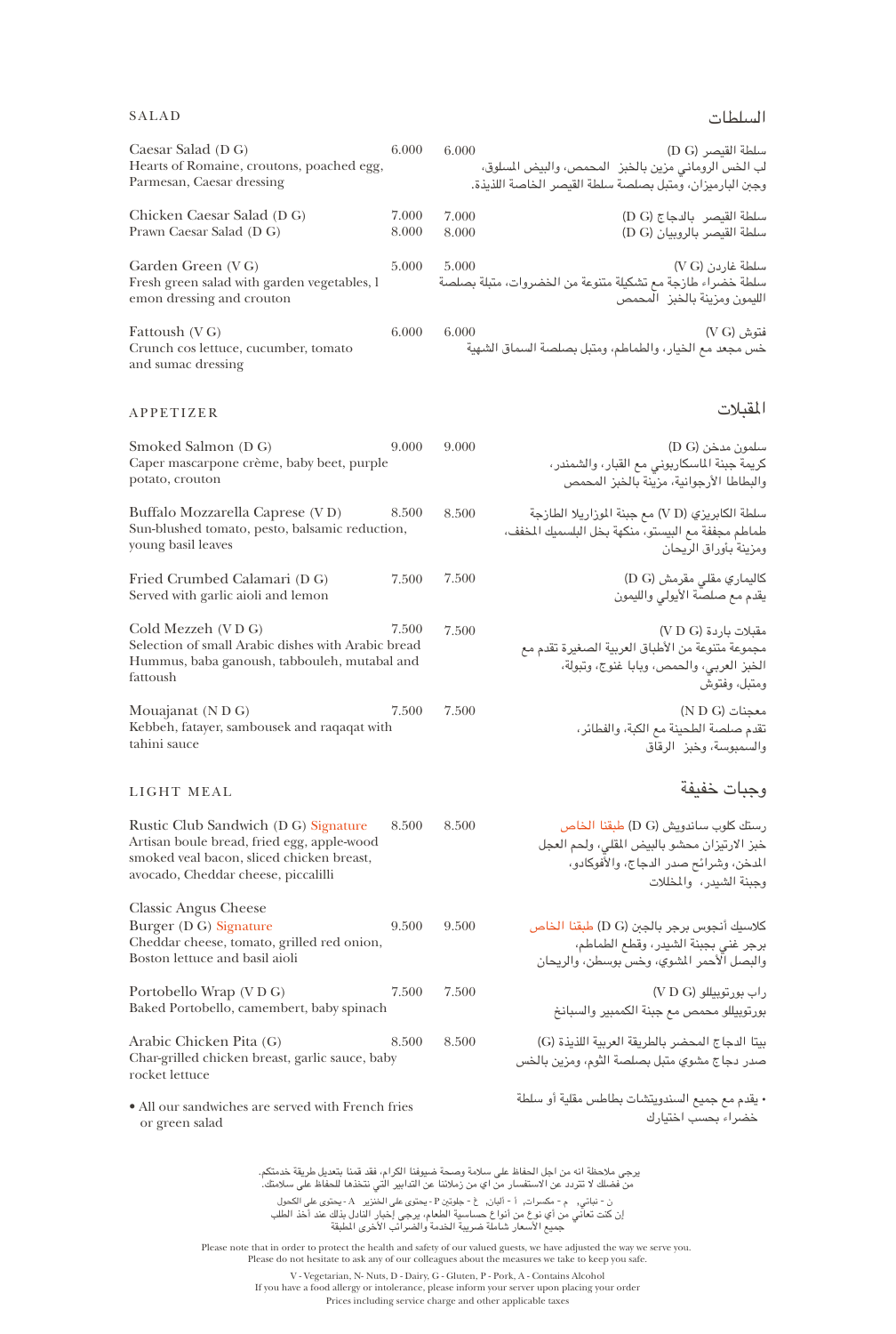|       | الشوربات                                |
|-------|-----------------------------------------|
| 5.500 | شوربة الفطر بالكريمة (V N D G)          |
|       | شوربة الفطر الغنية بالكريمة مع الكستناء |

5.000 (V D G) عدس شوربة شوربة العدس المحضرة بالطريقة الشرقية المميزة، مزينة بالخبز المحمص وقطع الليمون

اختيارك من الأطباق الغربية

وبروشيتا الطماطم

مشويات على الفحم (D) (يستغرق وقت التحضير 35 دقيقة) • لحم الضلع من غير عضم ريب آي أنجوس طبقنا الخاص 19.500 • لحم خاصرة استرالي 18.000 • أضلاع لحم الضأن 17.500 يقدم مع الخضار وبطاطس فوندان

> اختيارك من الصلصات صلصلة بان | صلصة الفلفل (D | (صلصة بيرنيز (D( صلصلة الجبنة الزرقاء (D | (صلصة شيراز (A( اختيارك من الأطباق الغربية

فيليه سلمون (D (طبقنا الخاص 14.500 ّ تقدم عصيدة دقيق الذرة المشوي مع هريس البازلاء الخضراء، والشمر، وصلصة الليمون والزبدة

صدور دجاج طازجة (G D (10.500 تقدم البطاطا المهروسة مع فطر الشيتاكي، والفول، وصلصلة الفطر اللذيذة

سمك ورقائق البطاطا المقرمشة (G (12.000 يقدم الهامور المتبل بالزنجبيل، وصلصة التارتار، وصلصة الأيولي، مع البطاطس المقلية

اليقطين وفيتا ولينغتون (G D V (9.500 محمص في معجنات، مع هريس اليقطين، والهليون، والريحان

9.500 (D G) باستا بيني، سباغيتي أو تالياتيلي طماطم مع الآربياتا، ولحم العجل بصلصة الكاربونارا، والألفريدو أو البولونيز

#### LOCAL FAVOURITES

Oriental Mixed Grill (G) Signature Lamb kofta, beef kebab, chicken taouk, lamb chop, French fries, mini hummus, chili paste, garlic sauce, Arabic pickles

Seafood Mixed Grill (G) 24.000 Lobster, tiger prawn, hammour and baby calamari French fries, mini hummus, chili paste, garlic sauce, Arabic pickles

الأطباق المحلية

مشويات شرقية مشكلة (G (طبقنا الخاص 17.000 طبق مكون من كفتة لحم، وكباب لحم، وشيش طاووق دجاج، وريش غنم، يقدم مع البطاطس المقلية، وحمص، وصلصلة الفلفل الحار، وصلصة الثوم، والمخللات العربية

> مشويات مأكولات بحرية (G (24.000 طبق مكون من الكركند، وروبيان النمر، والهامور، والكاليماري، يقدم مع البطاطس المقلية، وحمص ، وصلصلة الفلفل الحار، وصلصة الثوم، والمخللات العربية

 V - نباتي, N - مكسرات, D - ألبان, G - جلوتين P - يحتوى على الخنزير A - يحتوى على الكحول إن كنت تعاني من أي نوع من أنواع حساسية الطعام، يرجى إخبار النادل بذلك عند أخذ الطلب جميع الأسعار شاملة ضريبة الخدمة والضرائب الأخرى المطبقة يرجى ملاحظة انه من اجل الحفاظ على سلامة وصحة ضيوفنا الكرام، فقد قمنا بتعديل طريقة خدمتكم. من فضلك لا تتردد عن الاستفسار من اي من زملائنا عن التدابير التي نتخذها للحفاظ على سلامتك.

Please note that in order to protect the health and safety of our valued guests, we have adjusted the way we serve you.

If you have a food allergy or intolerance, please inform your server upon placing your order

### SOUP

Cream of Forest Mushroom (V N D G) 5.500 Forest mushroom soup, glazed chestnut and tomato bruschetta

Adas Soup (V D G)  $5.000$ Oriental lentil soup, pita croutons, lemon wedges

#### WESTERN SELECTIONS

• Black Angus rib-eye Signature 19.500<br>• Australian tenderloin 18.000 • Australian tenderloin 18.000 • Rack of lamb 17.500 Served with baby vegetables and potato fondant Selection of Sauce Pan-jus | Pepper sauce (D) | Béarnaise (D) Blue cheese sauce (D) | Shiraz jus (A)

From Our Grill (D) (35 min Delivery Time)

Salmon Fillet (D) Signature 14.500 Grilled polenta, green pea puree, baby fennel, lemon butter sauce

Free-Range Chicken Breast (D G) 10.500 Potato puree, shiitake, fava beans and forest mushroom sauce

Fish and Chips (G) 12.000 Ginger ale battered hammour, tartar sauce, garlic aioli, French fries

Pumpkin and Feta Wellington (V D G) 9.500 Baked in pastry, butternut pumpkin puree, asparagus, basil crisp

Pasta (D G) 9.500 9.500 Penne, spaghetti or tagliatelle Pomodoro, arrabiata, veal speck carbonara, Alfredo or bolognese

> V - Vegetarian, N- Nuts, D - Dairy, G - Gluten, P - Pork, A - Contains Alcohol Prices including service charge and other applicable taxes Please do not hesitate to ask any of our colleagues about the measures we take to keep you safe.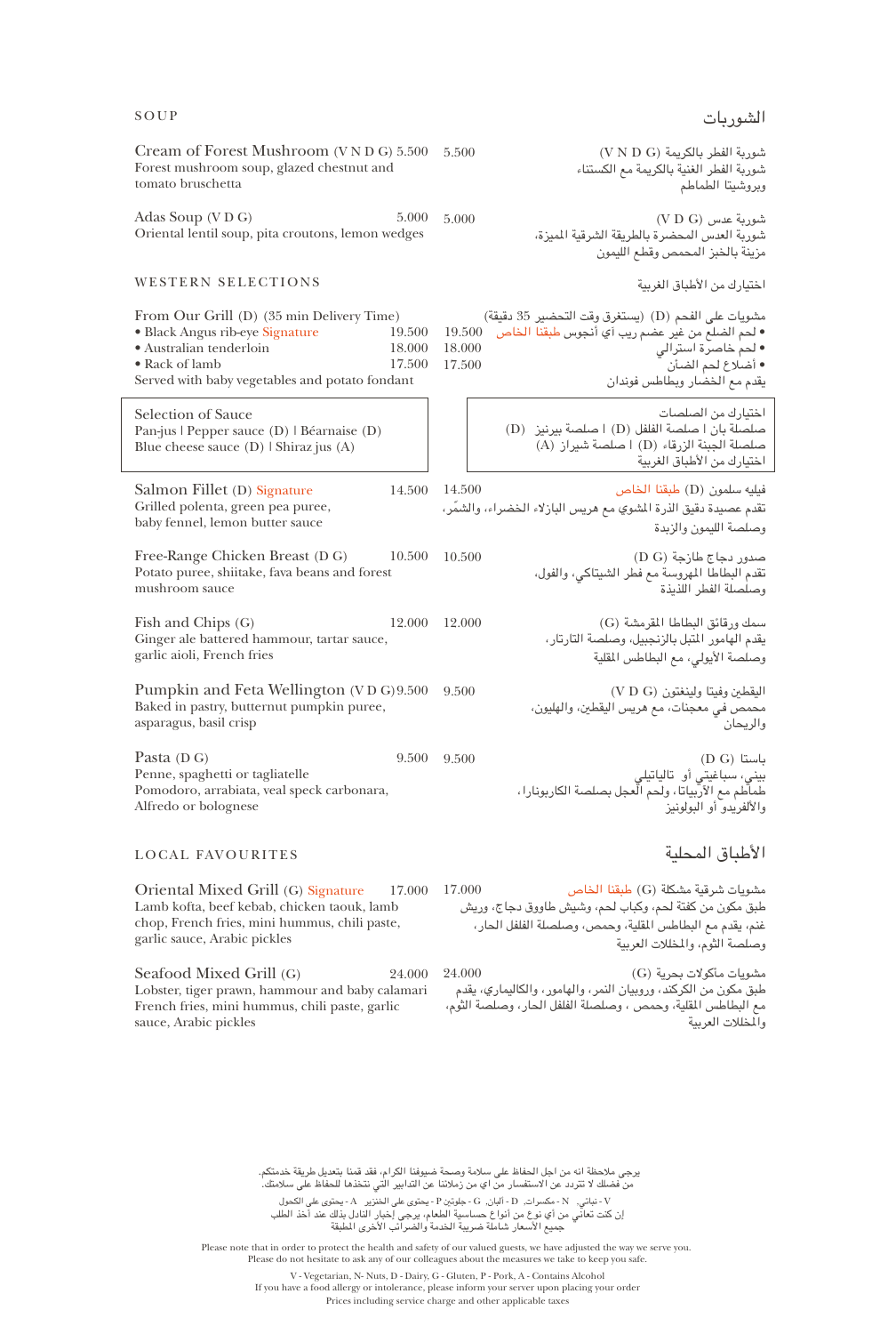## INDIAN AND ASIAN SPECIALTIES

# أطباق هندية وآسيوية

| Classic Biryani (N D G)<br>Served with raita, mango chutney and papadum<br>• Chicken Signature<br>$\bullet$ Prawn<br>$\bullet$ Vegetables (V)                                                                                                                                                                                                                                                                                                                                                                                                                                                                                                                         | 10.500<br>12.000<br>9.500                                   | 10.500<br>12.500<br>9.500                                   | برياني معد بالطريقة التقليدية (N D G)<br>يقدم مع صلصة الرايتا، وصلصلة المانجو، والبابَدُم<br>• طبق الدجاج الخاص بنا<br>• الروبيان<br>• الخضار (V)                                         |
|-----------------------------------------------------------------------------------------------------------------------------------------------------------------------------------------------------------------------------------------------------------------------------------------------------------------------------------------------------------------------------------------------------------------------------------------------------------------------------------------------------------------------------------------------------------------------------------------------------------------------------------------------------------------------|-------------------------------------------------------------|-------------------------------------------------------------|-------------------------------------------------------------------------------------------------------------------------------------------------------------------------------------------|
| Butter Chicken (D G) Signature<br>Spicy and tandoor marinated chicken in creamy<br>curry sauce. Served with steamed rice, raita,<br>mango chutney and papadum                                                                                                                                                                                                                                                                                                                                                                                                                                                                                                         | 10.500                                                      | 10.500                                                      | دجاج بالزبدة (D G) طبقنا الخاص<br>دجاج حار وتندوري متبل بصلصة الكاري الكريمية الشهية<br>يقدم مع الأرز المطهي على البخار، وصلصة الرايتا، وصلصلة المانجو،<br>والبابذم                       |
| Nasi Goreng (N G)<br>Stir-fried rice with shrimp paste, fried egg, chick-<br>en satay, peanut sauce                                                                                                                                                                                                                                                                                                                                                                                                                                                                                                                                                                   | 10.000                                                      | 10.000                                                      | نازي جورينج (N G)<br>أرز مقلي مع صلصة الروبيان، والبيض المقلي، وساتيه الدجاج،<br>وصلصة آلفول السودانى                                                                                     |
| <b>SIDE DISH</b>                                                                                                                                                                                                                                                                                                                                                                                                                                                                                                                                                                                                                                                      |                                                             |                                                             | أطباق جانبية                                                                                                                                                                              |
| Brown or White Steamed Rice (V)<br>Steamed Garden Vegetables (V)<br>French Fries (V)<br>Roasted Baby Potatoes (V)<br>Creamy Mashed Potato (VD)<br>Sautéed Asparagus (VD)<br>Garden Salad (V)                                                                                                                                                                                                                                                                                                                                                                                                                                                                          | 3.000<br>3.000<br>3.000<br>3.000<br>3.000<br>3.000<br>3.000 | 3.000<br>3.000<br>3.000<br>3.000<br>3.000<br>3.000<br>3.000 | أرز أبيض أو أسمر مطهو على البخار (V)<br>خضار مشكلة مسلوقة (V)<br>بطاطس مقلية (V)<br>بطاطس محمصة (V)<br>بطاطس كريمية مهروسة (V D)<br>سوتيه الهليون (VD)<br>سلطة غاردن (V)                  |
| <b>DESSERT</b>                                                                                                                                                                                                                                                                                                                                                                                                                                                                                                                                                                                                                                                        |                                                             |                                                             | الحلويات                                                                                                                                                                                  |
| Selection of Ice Cream (V N D G)<br>3 scoops of your choice<br>Served with berries, mini cone and macaroon<br>crumble                                                                                                                                                                                                                                                                                                                                                                                                                                                                                                                                                 | 4.500                                                       | 4.500                                                       | اختيارك من الآيس كريم (V N D G)<br>3 مغرفات من اختيارك<br>تقدم مع التوت، والكون الصغير، وقطع المكرون                                                                                      |
| Vanilla (VD)<br>Chocolate $(VD)$<br>Raspberry Sorbet (V)<br>Mango sorbet (V)<br>Saffron (VD)<br>Pistachio (V N D)                                                                                                                                                                                                                                                                                                                                                                                                                                                                                                                                                     |                                                             |                                                             | شوكولاتة (V D)<br>الفانيلا (V D)<br>سوربيه التوت الأحمر (V)<br>سوربيه مانجو (V)<br>$(VN D)$ بستاشىو<br>زعفران (V D)                                                                       |
| Chocolate Fantasy (V N D G)<br>(for 2 persons) Signature<br>Chef's creation of chocolate dessert<br>Crème brulee, mousse, macaroon, hazelnut<br>tartlet, dark chocolate torte                                                                                                                                                                                                                                                                                                                                                                                                                                                                                         | 7.000                                                       | 7.000                                                       | شوكولاتة فانتازي (V N D G)<br>(طبق لشخصين) طبقنا الخاص<br>حلوى الشوكولاتة المعدة بطريقة الشيف الخاصة<br>كريم بروليه مع موس، وماكارون، وتارت البندق،<br>وتارت الشوكولاتة الداكنة           |
| Tiramisu (VDG)<br>Rich mascarpone cream, espresso, ladyfinger<br>biscuit                                                                                                                                                                                                                                                                                                                                                                                                                                                                                                                                                                                              | 4.500                                                       | 4.500                                                       | التير اميسو (V D G)<br>جبنة ماسكربوني الغنية بالكريمة، وإسبريسو،<br>مع بسكويت ليدي فنكر                                                                                                   |
| Fruit Platter (VD)<br>Served with spiced honey yoghurt dip                                                                                                                                                                                                                                                                                                                                                                                                                                                                                                                                                                                                            | 5.000                                                       | 5.000                                                       | طبق فاكهة (V D)<br>يقدم مع تغميسة الزبادي بالعسل                                                                                                                                          |
| Assorted Cheese Platter (V N D G)<br>Brie, Cheddar, Emmental and Gorgonzola<br>Served with quince jam, dried fruit, nuts, honey<br>and bread                                                                                                                                                                                                                                                                                                                                                                                                                                                                                                                          | 8.000                                                       | 8.000                                                       | طبق من الأجبان المتنوعة (V N D G)<br>طبق مكون من الجبن الأبيض الطري (جبن بري)،<br>وجبنة الشيدر، وإمنتال، وغورغانزولا<br>يقدم مع مربى السفرجل، والفواكه المجففة، والمكسرات، والعسل، والخبز |
| Um Ali (V N D G) Signature<br>Traditional Arabic pastry pudding with nut<br>and raisin                                                                                                                                                                                                                                                                                                                                                                                                                                                                                                                                                                                | 5.000                                                       | 5.000                                                       | حلاوة أم على (V N D G) طبقنا الخاص<br>بيف باستري بحلوى البودنغ مع الجوز والزبيب، محضرة بالطريقة<br>العربية التقليدية الميزة                                                               |
| يرجى ملاحظة انه من اجل الحفاظ على سلامة وصحة ضيوفنا الكرام، فقد قمنا بتعديل طريقة خدمتكم.<br>من فضلك لا تتردد عن الاستفسار منَّ اي من زملائنا عن التدابير الَّتي نتخذها للحفاظ على سلامتك.ٰ<br>- نباتي, N - مكسرات, D - ألبان, G - جلوتين P - يحتوى على الخنزير A - يحتوى على الكحول<br>إن كنت تعاني من أي نوع من أنواع حساسية الطعام، يرجى إخبار النادل بذلك عند أخذ الطلب<br>جميع الأسعار شاملة ضريبة الخدمة والضرائب الأخرى المطبقة<br>Please note that in order to protect the health and safety of our valued guests, we have adjusted the way we serve you.<br>Please do not hesitate to ask any of our colleagues about the measures we take to keep you safe. |                                                             |                                                             |                                                                                                                                                                                           |

V - Vegetarian, N- Nuts, D - Dairy, G - Gluten, P - Pork, A - Contains Alcohol If you have a food allergy or intolerance, please inform your server upon placing your order

Prices including service charge and other applicable taxes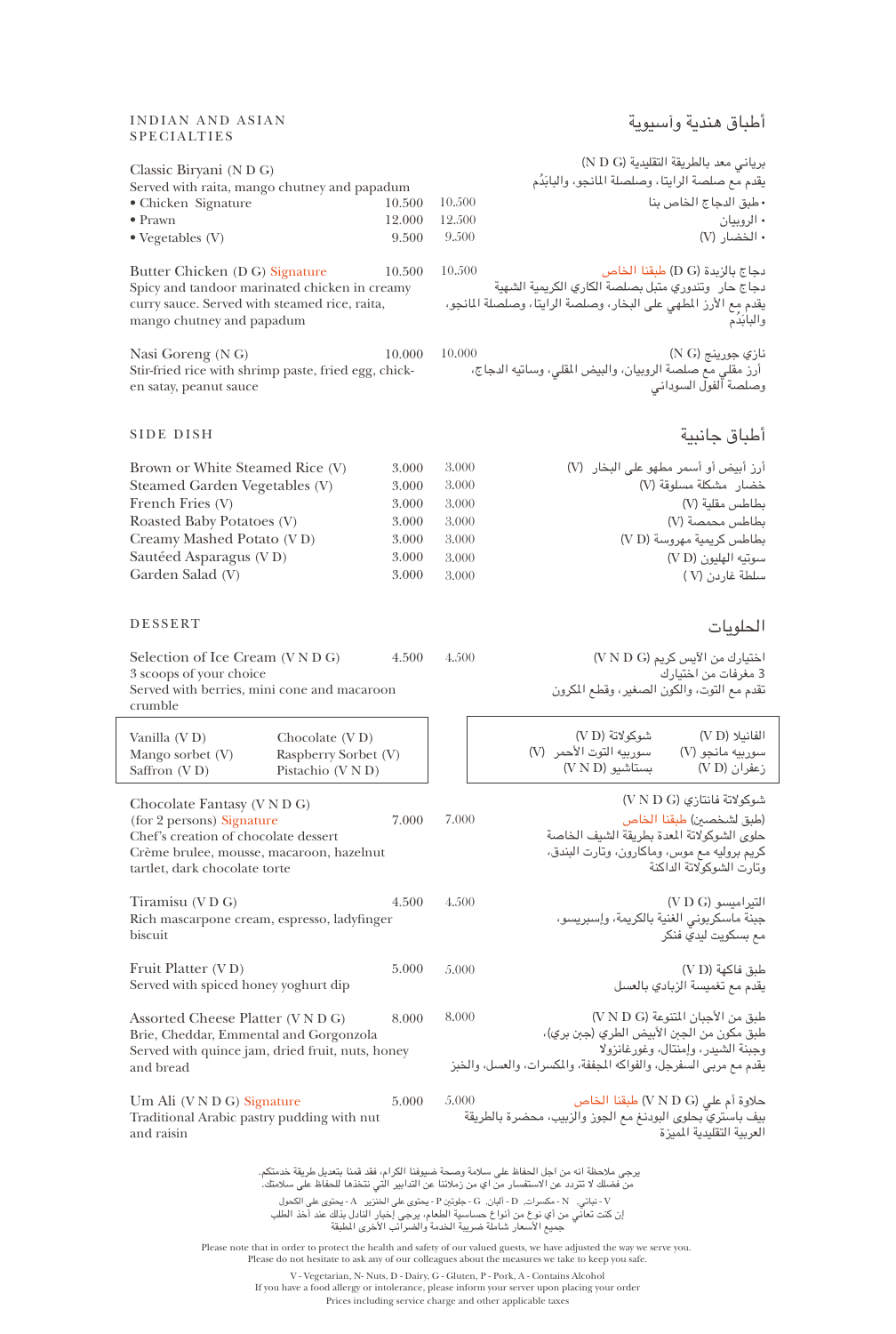# العصائر والمشروبات الغازية

| <b>Chilled Fruit Juices</b><br>Cranberry, apple, tomato                               | 3.000          | 3.000          | عصير الفواكه المثلجة<br>التوت البري، التفاح، الطماطم                                                  |
|---------------------------------------------------------------------------------------|----------------|----------------|-------------------------------------------------------------------------------------------------------|
| Fresh Fruit Juices<br>Orange, carrot, pineapple, lemon mint                           | 3.600          | 3.600          | عصير الفواكه الطازجة<br>البرتقال، الجزر، الأناناس، الليمون بالنعناع                                   |
| <b>Soft Drinks</b><br>Coke, Diet Coke, Sprite, Fanta, Soda, Tonic                     | 2.400          | 2.400          | مشروبات غازية<br>كوكا كولا، كوكا كولا دايت، سبرايت، فانتا، صودا، تونيك                                |
| <b>Red Bull Energy Drink</b>                                                          | 3.800          | 3.800          | رید بول                                                                                               |
| Moussy Non-Alcoholic Beer                                                             | 3.500          | 3.500          | شراب موسى خالٍ من الكحول                                                                              |
| Perrier (Large)<br>Perrier (Small)                                                    | 3.400<br>2.300 | 3.400<br>2.300 | میاہ بیریر (حجم کبیر)<br>میاہ بیریر (حجم صغیر)                                                        |
| San Pellegrino (Large)<br>San Pellegrino (Small)                                      | 3.400<br>2.300 | 3.400<br>2.300 | میاه سان بیلیغرینو (حجم کبیر)<br>میاه سان بیلیغرینو (حجم صغیر)                                        |
| <b>COFFEE &amp; TEA</b>                                                               |                |                | القهوة والشاي                                                                                         |
| <b>Espresso Single Shot</b>                                                           | 2.800          | 2.800          | إسبريسو                                                                                               |
| <b>Espresso Double Shot</b>                                                           | 3.400          | 3.400          | إسبريسو مزدوجة                                                                                        |
| American Coffee                                                                       | 2.800          | 2.800          | القهوة الأمريكية                                                                                      |
| Turkish or French Coffee                                                              | 3.400          | 3.400          | قهوة تركية أو فرنسية                                                                                  |
| Cappuccino                                                                            | 3.400          | 3.400          | كابتشينو                                                                                              |
| Café Latte                                                                            | 3.400          | 3.400          | لاتيه                                                                                                 |
| Tea and Herbal Infusion Envelopes<br>English breakfast, green tea, chamomile          | 3.000          | 3.000          | أكياس شاي وشاي الأعشاب<br>إفطار إنجليزي، شاي أخضر،البابونج                                            |
| <b>Milk Selection</b><br>Fresh Full fat, Fresh Low fat, Skimmed,<br>Soya, Fresh Laban | 1.300          | 1.300          | اختيارك من الحليب<br>حليب طازج كامل الدسم، حليب طازج قليل الدسم،<br>حليب منزوع، حليب الصويا، لبن طازج |

يرجى ملاحظة انه من اجل الحفاظ على سلامة وصحة ضيوفنا الكرام، فقد قمنا بتعديل طريقة خدمتكم. من فضلك لا تتردد عن الاستفسار من اي من زملائنا عن التدابير التي نتخذها للحفاظ على سلامتك.

جميع الأسعار شاملة ضريبة الخدمة والضرائب الأخرى المطبقة

Please note that in order to protect the health and safety of our valued guests, we have adjusted the way we serve you. Please do not hesitate to ask any of our colleagues about the measures we take to keep you safe.

Prices including service charge and other applicable taxes